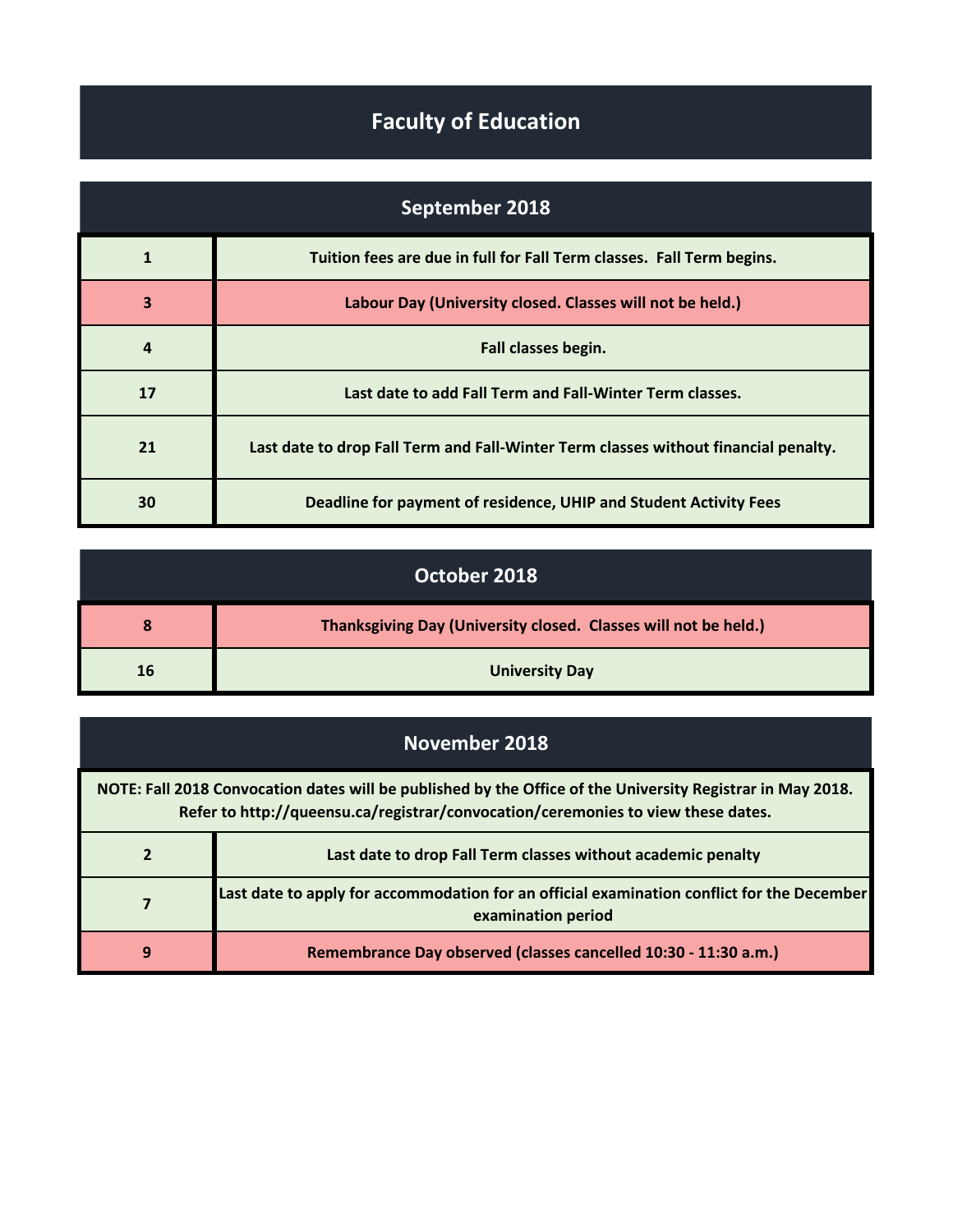| December 2018 |                                                                                                               |
|---------------|---------------------------------------------------------------------------------------------------------------|
| 1             | First date to apply in SOLUS to graduate in Spring 2019 (tentative).                                          |
| 6             | Commemoration Day (all academic activity with the exception of clinical and field work<br>will be cancelled). |
| 19            | Last day of Fall Term classes                                                                                 |
| 31            | <b>Fall Term ends</b>                                                                                         |

| January 2019   |                                                                 |
|----------------|-----------------------------------------------------------------|
| 1              | <b>Winter Term begins</b>                                       |
| 1              | New Year's Day (University closed. Classes will not be held)    |
| $\overline{2}$ | <b>Winter Term Classes begin</b>                                |
| 10             | Tuition fees are due in full for Winter Term                    |
| 15             | Last date to add Winter Term classes                            |
| 18             | Last date to drop Winter Term classes without financial penalty |

| <b>February 2019</b> |                                                                 |
|----------------------|-----------------------------------------------------------------|
| 18                   | <b>Family Day (University closed. Classes will not be held)</b> |

| <b>March 2019</b> |                                                                               |
|-------------------|-------------------------------------------------------------------------------|
|                   | Last date to drop Winter Term and multi-Term classes without academic penalty |
| $11 - 15$         | <b>March Break.</b>                                                           |

| <b>April 2019</b> |                                                                     |
|-------------------|---------------------------------------------------------------------|
| 19                | Good Friday (University closed. Classes will not be held.)          |
| 19                | Last date to apply in SOLUS to graduate in Spring 2019 (tentative). |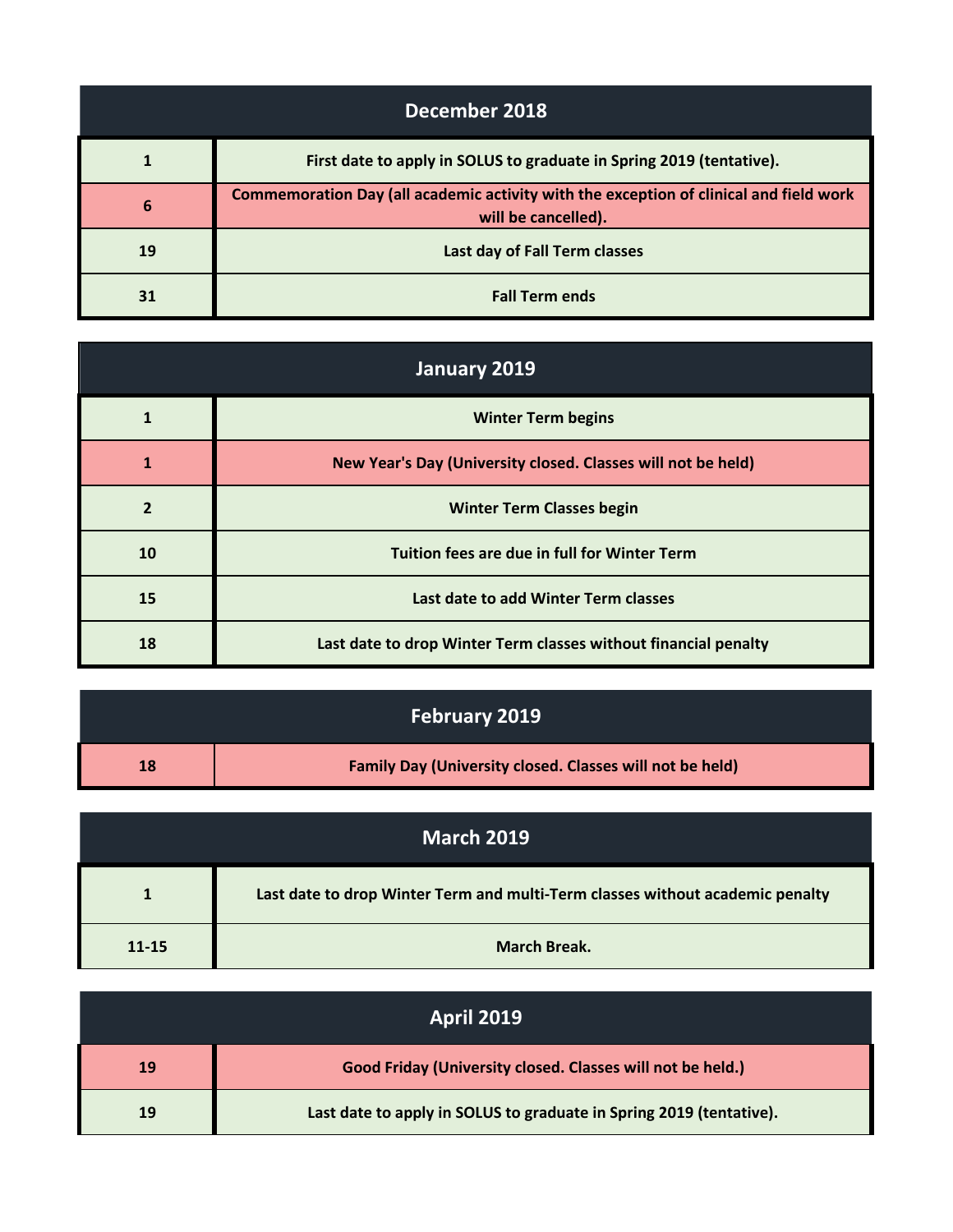| 26 | Winter Term classes end.                |
|----|-----------------------------------------|
| 26 | <b>Winter Term ends.</b>                |
| 29 | <b>Summer Term begins (ED3 session)</b> |

| <b>May 2019</b> |                                                                  |
|-----------------|------------------------------------------------------------------|
|                 | Tuition fees are due in full for Summer Term.                    |
|                 | Summer 1 classes (EDU session) begin.                            |
| 14              | Last date to add Summer Term classes.                            |
| 15              | Last date to drop Summer Term classes without financial penalty. |
| 20              | <b>Victoria Day (University closed)</b>                          |

## **June 2019**

**NOTE: Spring 2019 Convocation dates will be published by the Office of the University Registrar in November 2018. Refer to http://queensu.ca/registrar/convocation/ceremonies to view these dates.**

| 20 - July 1 | Summer 1 Term break.                                           |
|-------------|----------------------------------------------------------------|
| 21 - July 1 | Summer 2 Term break.                                           |
| 28          | Last date to drop Summer Term courses without academic penalty |

| <b>July 2019</b> |                                                              |
|------------------|--------------------------------------------------------------|
| 1                | <b>Canada Day (University closed)</b>                        |
| $12 - 26$        | Dates to apply in SOLUS to graduate in Fall 2019 (tentative) |

| August 2019                        |
|------------------------------------|
| Summer 2 classes end (ED3 session) |